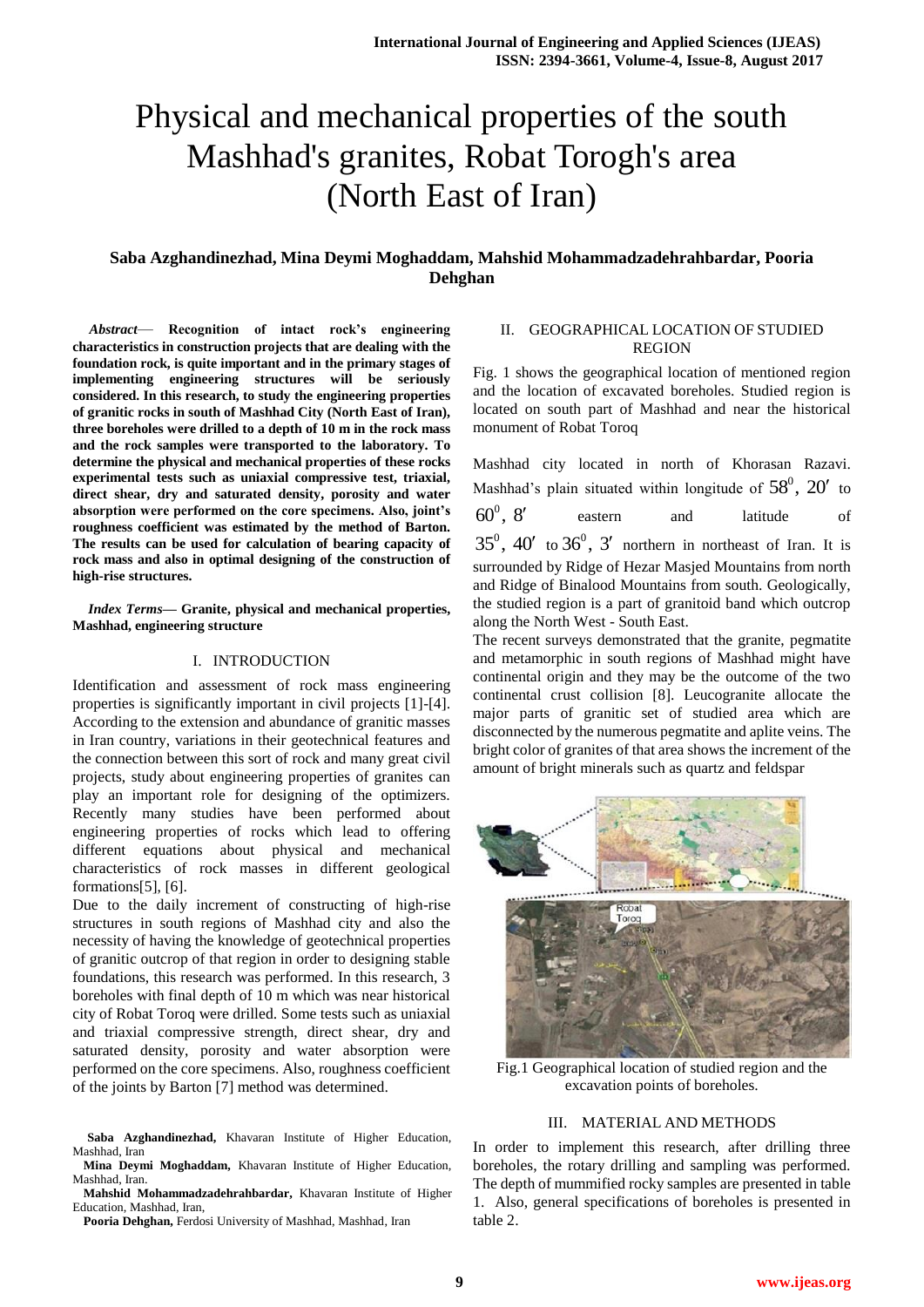## **Physical and mechanical properties of the south Mashhad's granites, Robat Torogh's area (North East of Iran)**

|                 |        |                  | Table 1 Depth of mummified samples |                 |               |                                                         |                 |                |  |
|-----------------|--------|------------------|------------------------------------|-----------------|---------------|---------------------------------------------------------|-----------------|----------------|--|
|                 |        |                  | <b>Borehole</b>                    | Depth of sample |               |                                                         |                 |                |  |
|                 |        |                  | BH <sub>1</sub>                    | $8 - 8.52$      | $6.47 - 6.85$ | $3 - 3.42$                                              |                 |                |  |
|                 |        |                  | BH2                                | $8.38 - 9$      | $6.42 - 6.9$  | $4 - 4.63$                                              |                 |                |  |
|                 |        |                  | BH <sub>3</sub>                    |                 | $6 - 6.7$     | $4 - 4.5$                                               |                 |                |  |
|                 |        |                  |                                    |                 |               |                                                         |                 |                |  |
|                 |        |                  |                                    |                 |               | Table 2 General specifications of exploratory boreholes |                 |                |  |
| Borehole        |        | UTM Coordination | Depth                              | Range of        |               | Depth of                                                | Depth of debris | Depth of       |  |
|                 |        |                  | (m)                                | borehole        |               | pouring soil                                            | and weathered   | intact rock    |  |
|                 | X      | Y                |                                    | level to the    |               | (m)                                                     | materials       | (m)            |  |
|                 |        |                  |                                    | Toroq's stream  |               |                                                         | (m)             |                |  |
|                 |        |                  |                                    | (m)             |               |                                                         |                 |                |  |
| BH <sub>1</sub> | 735960 | 4008037          | 10                                 | $+4$            |               |                                                         | $\mathfrak{D}$  | $\overline{2}$ |  |
| BH <sub>2</sub> | 735919 | 4008091          | 10                                 | $+4$            |               | 0.72                                                    | ۰               | 0.72           |  |
| <b>BH3</b>      | 735908 | 4008174          | 10                                 | $+5$            |               | 0.84                                                    |                 | 0.84           |  |

After transferring the samples to the laboratory, the physical experiments such as determination of dry density, saturated density, percentage of water absorption and porosity based on the ISRM standard [9] was performed on 5 selected samples. Also, the uniaxial compressive test was performed on the 5 samples, and triaxial and direct shear tests was done on 2 selected samples according to ASTM standard [10].

grain boundaries and tiny failures. Tiny failures affect the rock strength and break direction [11]. The results of physical tests are shown in Table (3).

Results demonstrated that the increment of specific weight in studied samples leads to decreasing of porosity. According to [12] classification for specific weight and [13] for porosity, studied rocks consider as rocks with high specific weight and from porosity viewpoint they will place in category of rocks with very low porosity.

## *A. Physical properties*

Physical properties of intact rock is depend on its microstructures. These microstructures contains minerals,

| Table 3. Results of physical experiments |                  |                                       |                          |                              |                     |           |  |  |
|------------------------------------------|------------------|---------------------------------------|--------------------------|------------------------------|---------------------|-----------|--|--|
| borehole                                 | Depth<br>(meter) | <b>Type of rock</b>                   | Dry<br>density<br>gr/cm3 | <b>Saturation</b><br>density | Water<br>absorption | Porosity% |  |  |
|                                          |                  |                                       |                          | gr/cm3                       | $\frac{0}{0}$       |           |  |  |
| BH <sub>1</sub>                          | $0 - 2$          | granite                               | 2.586                    | 2.609                        | 0.878               | 2.272     |  |  |
| BH <sub>1</sub>                          | $5 - 6$          | with<br>Pegmatite<br>Orthoclase veins | 2.596                    | 2.608                        | 0.472               | 1.225     |  |  |
| BH2                                      | $1 - 2$          | Granite                               | 2.623                    | 2.638                        | 0.414               | 1.087     |  |  |
| BH2                                      | $7 - 8$          | Granite                               | 2.619                    | 2.631                        | 0.462               | 1.209     |  |  |
| BH <sub>3</sub>                          | $2 - 3$          | Granite                               | 2.539                    | 2.595                        | 2.229               | 5.658     |  |  |

## *B. MECHANICAL PROPERTIES*

Determining and analyzing the mechanical properties of rocks are the most important part of each engineering Geology project [6]. The results of the uniaxial compressive test performed based on the ASTM 2938 standard [10] on 5 chosen samples from the excavated cores are shown in Table 4. As it can be seen in this table, the compressive strength amounts are variable from 24.28 to 55.94. This discrepancy may be the result of internal discontinuity, petrographic difference or structure complexity of granite. Samples condition in uniaxial compressive test-before and after the test- are shown in Fig. 2.

| Table 4 Results of mechanical tests |  |  |
|-------------------------------------|--|--|
|-------------------------------------|--|--|

| <b>Borehole</b> | Depth (meter) | <b>Type</b><br>0ľ<br>rock | <b>Sample</b><br>condition | <b>Density</b><br>gr/cm3 | <b>Compressive</b><br>strength<br>(Mpa) | E(Gpa) | v    |
|-----------------|---------------|---------------------------|----------------------------|--------------------------|-----------------------------------------|--------|------|
| BH <sub>1</sub> | $3.00 - 3.42$ | Granite                   | Saturated                  | 2.61                     | 43.34                                   | 41.96  | 0.36 |
| BH <sub>1</sub> | 6.47-6.85     | Granite                   | Saturated                  | 2.61                     | 34.68                                   | 23.66  | 0.4  |
| BH2             | $6.42 - 6.9$  | Granite                   | Dry                        | 2.61                     | 55.94                                   | 52.28  | 0.37 |
| BH2             | 8.38-9.00     | Granite                   | Saturated                  | 2.6                      | 52.49                                   | 40.6   | 0.37 |
| BH <sub>3</sub> | $4 - 4.5$     | Pegmatites                | Dry                        | 2.65                     | 24.28                                   | 23.08  | 0.34 |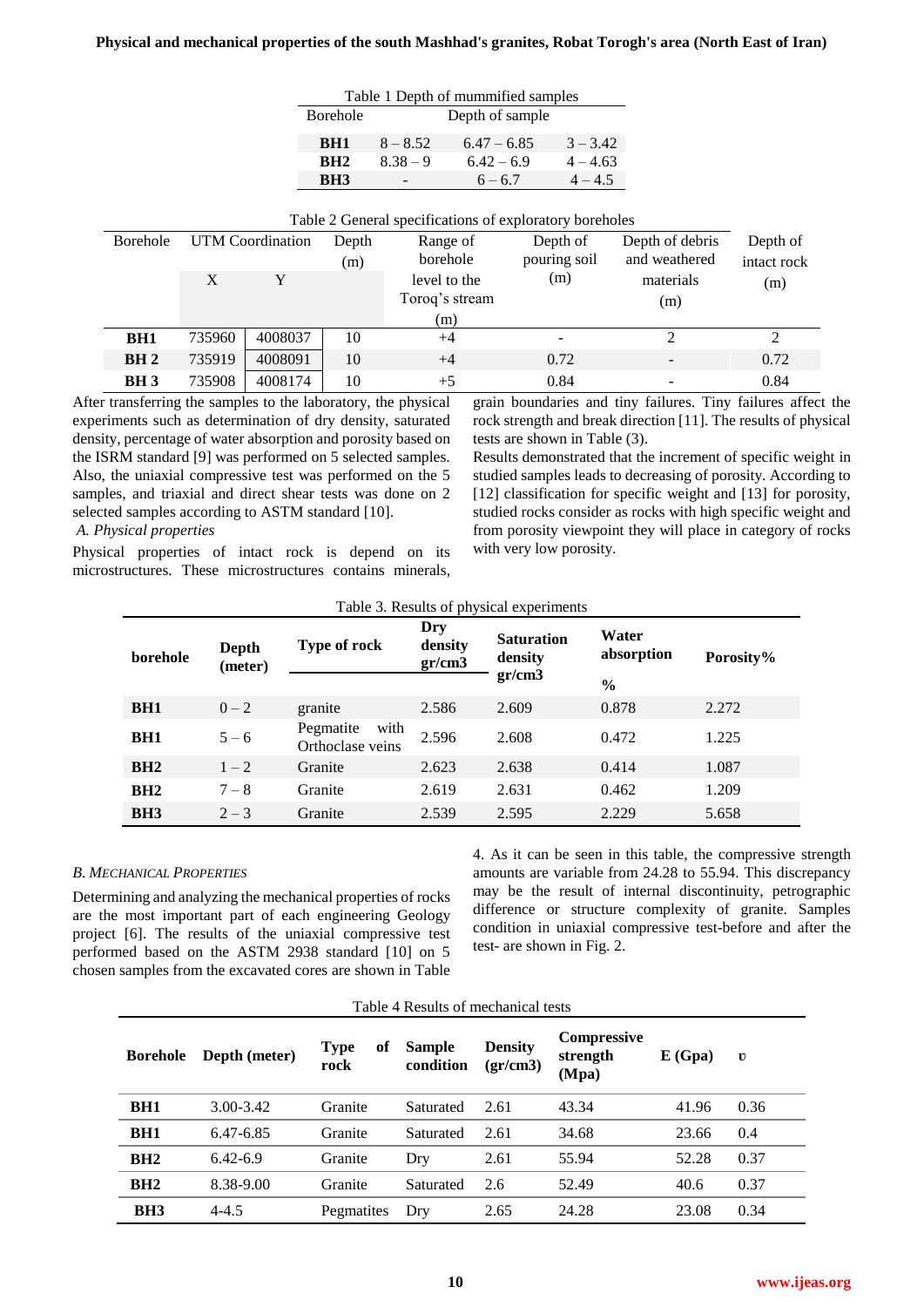# **International Journal of Engineering and Applied Sciences (IJEAS) ISSN: 2394-3661, Volume-4, Issue-8, August 2017**



Fig 2. Samples condition in uniaxial compressive: Before the test on the left and after it on the right.

Rocks are under the three axial stress in the nature and real situations. In such situations, their strength is important for calculating the allowable bearing capacity of foundation rocks, designing dams, studying the mechanism of fault and folds creation and underground excavations [14]. The results of the triaxial compressive strength test performed based on

the ASTM D 2664 standards [15] on 2 selected samples from the drilling cores are shown in Table 5.

The above results can be used for determining the rock engineering parameters. Samples condition in uniaxial testbefore and after the test- are shown in Fig. 3.

| Table 5. The result of triaxial test. |               |                                                             |               |         |        |          |       |  |
|---------------------------------------|---------------|-------------------------------------------------------------|---------------|---------|--------|----------|-------|--|
| Borehole                              | Depth (meter) | Sample<br>Type of rock<br>Humidity<br>C<br>Dry<br>condition |               |         | φ      |          |       |  |
|                                       |               |                                                             |               | density | $(\%)$ | (Kg/cm2) | (Deg) |  |
| BH2                                   | $4.00 - 4.63$ | Granite                                                     | Saturated 2.6 |         | 0.27   | 0.4      | 36.4  |  |
| BH <sub>3</sub>                       | $6.00 - 6.70$ | Pegmatites<br>with                                          | Saturated     | 2.59    | 0.33   |          |       |  |
|                                       |               | abundant<br>orthoclase                                      |               |         |        | 0.3      | 36.9  |  |



Fig. 3 Samples condition in Universal test: Before the test on the left and after it on the right.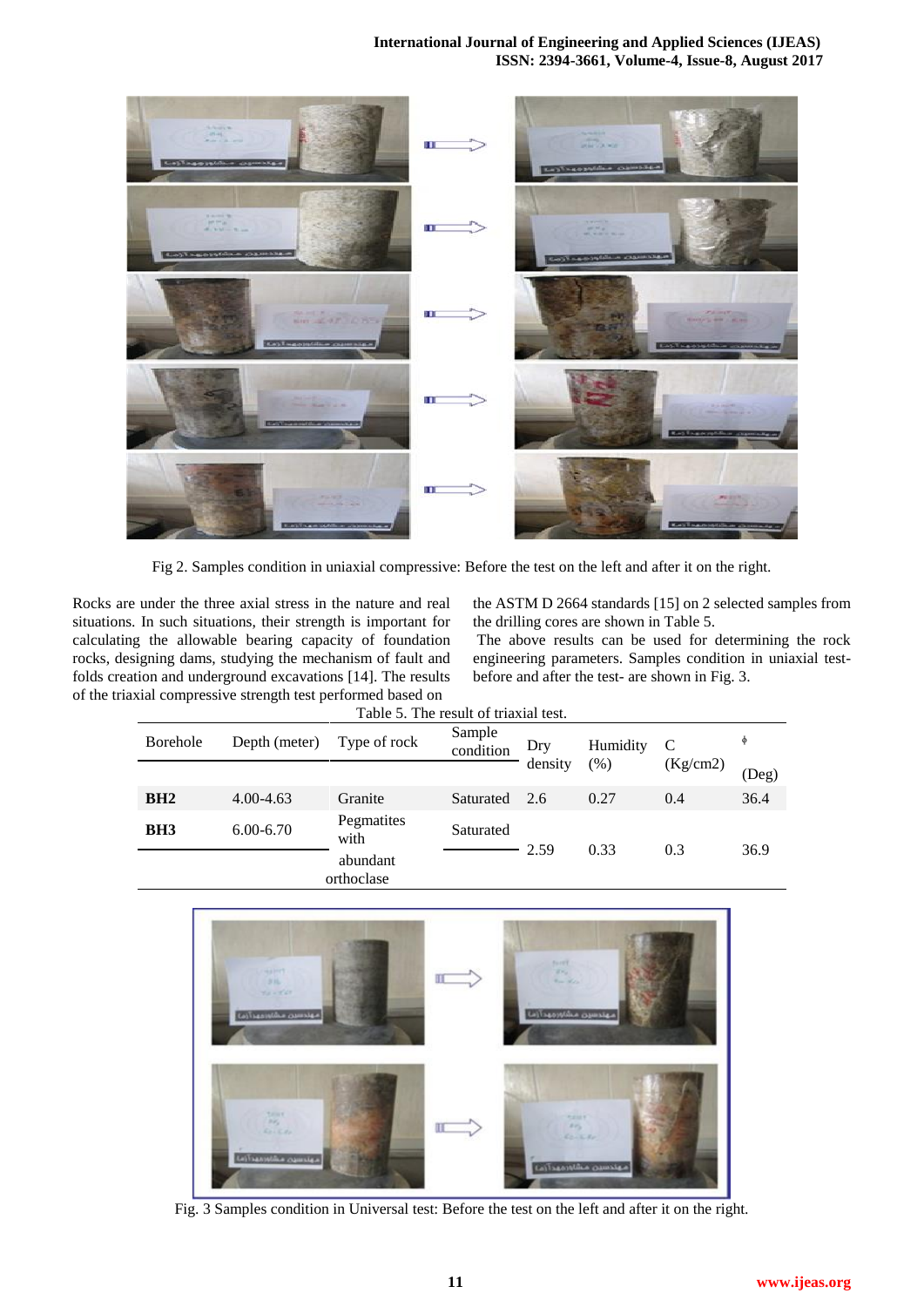In order to determine the mechanical properties of the studied granite rocks, the direct shear test on the broken surface and the natural seam of 2 sample rocks based on the ASTM D 5607 standard[16] was carried out to estimate the rock shearing strength in weak surfaces. The results of rock direct shear test on 2 selected samples of excavated cores have been shown in the Table 6.

| Table 6 the results of the direct shear test. |               |                                                      |                     |                |                  |                          |          |                          |  |
|-----------------------------------------------|---------------|------------------------------------------------------|---------------------|----------------|------------------|--------------------------|----------|--------------------------|--|
|                                               | Depth $(m)$   | Type of rock                                         | Sample<br>condition | Dry<br>density | Water<br>content |                          | $\Phi$   | descriptions             |  |
| <b>Borehole</b>                               |               |                                                      |                     | gr/cm3)        | (% )             | $\mathsf{C}$<br>(kg/cm2) | (degree) |                          |  |
| BH <sub>1</sub>                               | $3.0 - 3.42$  | Granite                                              | dry                 | 2.62           | 0.19             | 0.7                      | 30.3     | Cutting on<br>the joints |  |
| BH2                                           | $4.50 - 4.80$ | Weathered<br>pegmatiteswith<br>abundant<br>muscovite | Saturated           | 2.6            | 0.33             | 0.23                     | 27.2     | Cutting on<br>the joints |  |

# *C. Joint Roughness Coefficient determining (JRC)*

The JRC is a value that using it the shearing strength of a discontinued surface can be estimated in the normal stresses higher than the experimental limit. In the high normal stresses, the surfaces teeth can be broken and the shearing strength are near the intact rock strength [7]

## Table 7 JRC values

| <b>Borehole</b> | Depth<br>(meter) | The joint<br>length<br>(cm) | Asperity<br>amplitude<br>(mm) | <b>The</b><br><b>JRC</b><br>amount by<br>using<br><b>Barton</b><br>profiles |
|-----------------|------------------|-----------------------------|-------------------------------|-----------------------------------------------------------------------------|
| BH1             | 7.2              | 8.2                         | 2.5                           | $8-10$                                                                      |
| BH1             | 9.43             | 8                           | 3                             | $10-12$                                                                     |
| BH <sub>2</sub> | 7.2              | 6.2                         | 15                            | $12 - 14$                                                                   |
| BH2             | 8.2              | 8.1                         | 2                             | $8-10$                                                                      |
| BH <sub>3</sub> | 7.75             | 9                           | 10                            | 16-18                                                                       |

|                            | $JRC = 0 - 2$   |
|----------------------------|-----------------|
|                            | $JRC = 2 - 4$   |
|                            | $JRC = 4 - 6$   |
|                            | $JRC = 6 - 8$   |
|                            | $JRC = 8 - 10$  |
|                            | $JRC = 10 - 12$ |
|                            | $JRC = 12 - 14$ |
|                            | $JRC = 14 - 16$ |
|                            | $JRC = 16 - 18$ |
|                            | $JRC = 18 - 20$ |
| –<br>$\circ$<br>5 cm<br>10 |                 |

Fig. 4 Roughness profiles for estimating the JRC value [7]

The JRC is determined by comparing the discontinuity appearance with standards profiles distributed by Barton [7] and shown in the Fig. 4. The JRC for 5 samples are shown in

Table 7 and the measured discontinuity surfaces fluctuations is shown in Fig. 5



Fig. 5 The measured discontinuity surfaces fluctuations

## IV. CONCLUSION

Regarding to the construction growth in southern areas of Mashhad and the existence of granite outcrops in such areas, studying the physical and mechanical properties of these rocks is essential. According to the uniaxial compressive strength and Deer and Miller [17] classifications, the studied rocks are categorized in the high strength class and high modular ratio that shows high elastic modulus and low compressibility of these rocks. According to the Anon [12] classification, the studied rocks are ranked in the category of rocks with very high specific weight and very low porosity. According to the direct shear test, the cohesion parameter deals with these rocks is 0.70 Kg/cm2 and the friction angle is 30.3 degree.